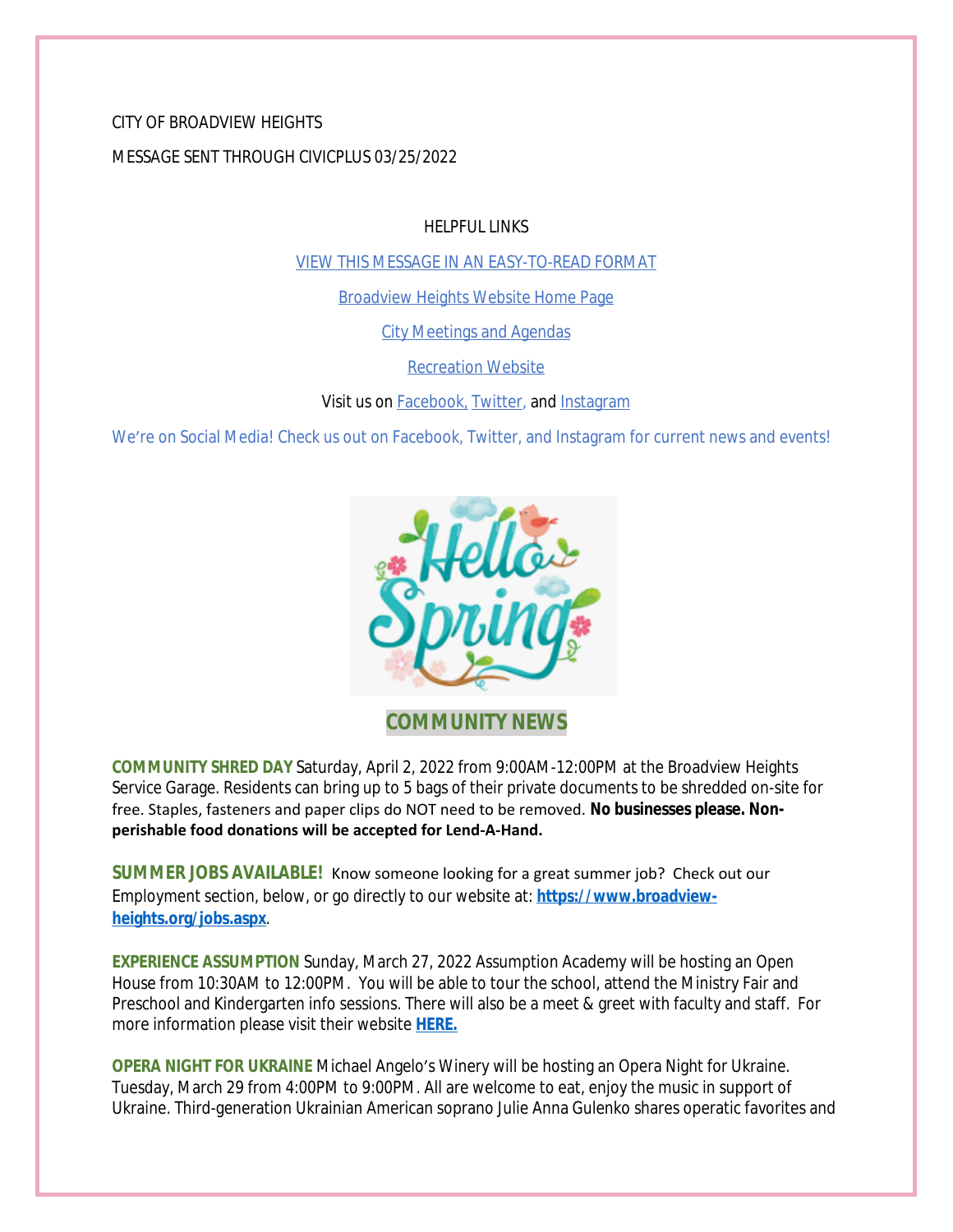stories alongside fellow artists Megan Lipian and Joseph Trumbo. All donations, and 30% of the night's in-house food sales will go to the Scouts Fund for Ukraine, which provides immediate and focused humanitarian aid and support to Ukraine.

**ASSUMPTION FISH FRY** Church of the Assumption will host their Annual Fish Fry every Friday during Lent starting on March 4<sup>th</sup>, 3:30PM – 7:30PM. This will be carry out only, pick up at 9183 Broadview Rd. Broadview Heights OH 44147. You will be able to order online or by phone. For contact information and menu **[CLICK HERE](https://broadview-heights.org/DocumentCenter/View/9222/fishfry)**.

**RAIN BARREL PICK-UP** Rain barrels will be available for pick-up Thursday, May 19 2022 from 6:00Pm to 7:30PM at the Broadview Heights Community Center. Please order in advance and pick up your barrel and diverter kit to make at home. All you need is a drill, and the instructional video that is provided. Prepayment for the barrel is required. Cost for the rain barrel is \$60, and you can register online **[HERE](https://cuyahogaswcd.org/events/2022/05/19/rain-barrel-pick-up--broadview-heights).**

**DANBURY SENIOR LIVING EASTER EGG HUNT** On Saturday, April 9 th from 9:00AM-11:00AM Danbury Senior Living will be hosting an Easter Egg Hunt and breakfast for children 12 & under and their parents. The event will take place at the Broadview Heights Pavilion in front of the Community Center. The cost is \$2.00 per child and they ask that you RSVP at 440-596-3047.

**Memorial Day Drive-Thru Parade** Due to the success of last year's Memorial Day Drive-Thru Parade and with COVID still among us, the City of Broadview Heights would like to honor those who served by having another Memorial Day Parade "Drive-Thru" in 2022. The drive-thru will begin at 10 am on Monday, May 30th at the Broadview Heights Community Center, 9543 Broadview Road, and will continue on until 12 pm.

In an effort to make this a truly community event, The City of Broadview Heights would love for you to memorialize a serviceman or servicewoman that is near and dear to you. Honor your hero, by decorating your car with their photos, display their uniform in your window, write their name and service branch on your vehicle and share their story with others as they drive through. We will display pictures of your tribute in a gallery on our social media pages. Space is limited, so if you would like to participate you can RSVP by May 15th, 2022 to Kristy Knudsen at **[kknudsen@broadview-heights.org](mailto:kknudsen@broadview-heights.org)** and we can reserve a spot for you.

**2022 SKYWARN-SPOTTER TRAINING** Each spring, the National Weather Service Cleveland Office provides training for members of Fire and Police Departments, Emergency Management Officials, Amateur Radio Operators and weather-interested citizens on weather spotting techniques. The training is coordinated by the Cuyahoga County Office of Emergency Management and is conducted by a National Weather Service Meteorologist. Training will take place on Thursday, April 7<sup>th</sup>, 2022 from 6:00PM-8:00PM at the Independence Civic Center 6363 Selig Blvd. Independence, OH. For more information visit click **[HERE](https://ja.cuyahogacounty.us/en-US/040722-skywarn-training.aspx)**.

**WANT TO PERFORM AT ONE OF OUR EVENTS** We are so fortunate to have so many talented live music bands in Northeast Ohio. We have limited time slots to book every band, we try our best to pick the best fit for our amphitheater. If you would like to submit an application please visit **[OUR WEBSITE!](https://broadview-heights.org/FormCenter/Mayors-Office-14/Band-Inquiry-Form-122)**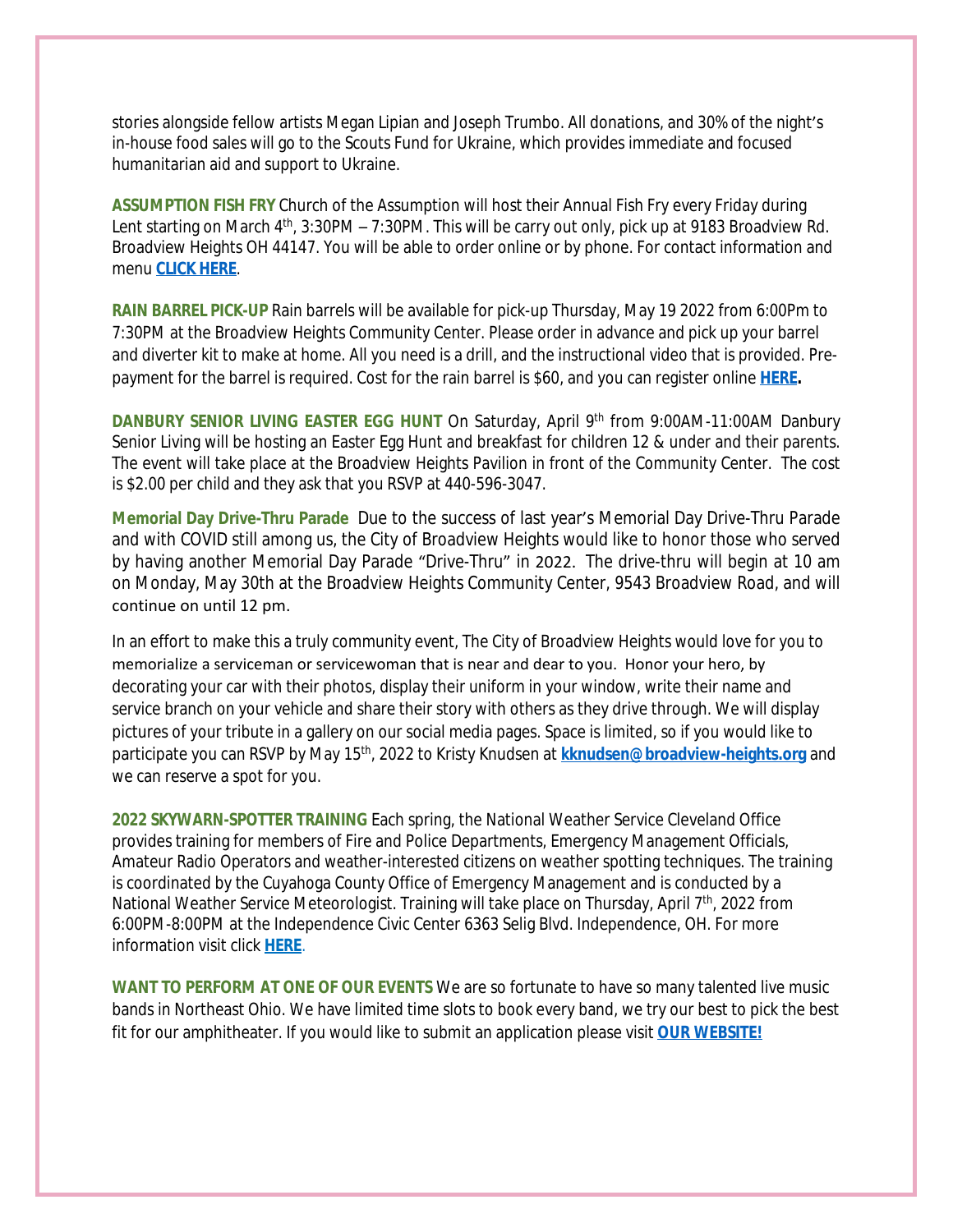#### **CUYAHOGA SOIL AND WATER CONVERSATION DISTRICT** is promoting three events. See below:

- Native Seed, Plant, and Tree/Shrub sale **[www.cuyahogaswcd.org/programs/native-seed](http://www.cuyahogaswcd.org/programs/native-seed-plant-and-treeshrub-sales)plant-and-treeshrub-sales**
- Poster Contest **[www.cuyahogaswcd.org/events/2022/04/01/poster-contest-registration](http://www.cuyahogaswcd.org/events/2022/04/01/poster-contest-registration-deadline)deadline**
- Master Rain Gardener **[www.cuyahogaswcd.org/events/2022/05/02/master-rain-gardener](http://www.cuyahogaswcd.org/events/2022/05/02/master-rain-gardener)**

# **SERVICE DEPARTMENT**

### **440-717-4068**

**DISPOSAL OF WHITE GOODS/APPLIANCES** For a pick-up of these goods, please call the Service Department at 440-717-4022 by noon the Wednesday before pickup.

**DISPOSAL OF FURNITURE, MATTRESSES AND BOX SPRINGS** These items are to be disposed of with your regular trash. Upholstered items, mattresses and box springs MUST BE wrapped up in plastic (Painter's Plastic works well) to be picked up by Rumpke. Please contact Rumpke to inform them of the large item pick up 24 hours in advance at 1-800-828-8171. Additional information can be reviewed on our website **[HERE](https://www.broadview-heights.org/1027/Garbage-Recycling)**.

**DISCARDING OF WIPES** Please be considerate and DO NOT flush wipes (for example Clorox, Lysol, baby wipes…) down the toilet. These wipes are not made to breakdown. This picture represents one clean out from a residential area that caused a major blockage at the pump station.



Please dispose of wipes in your garbage and only flush toilet paper. NO wipes are flushable, even if the box says they are. Please dispose of wipes in your garbage and only flush toilet paper. Thank you!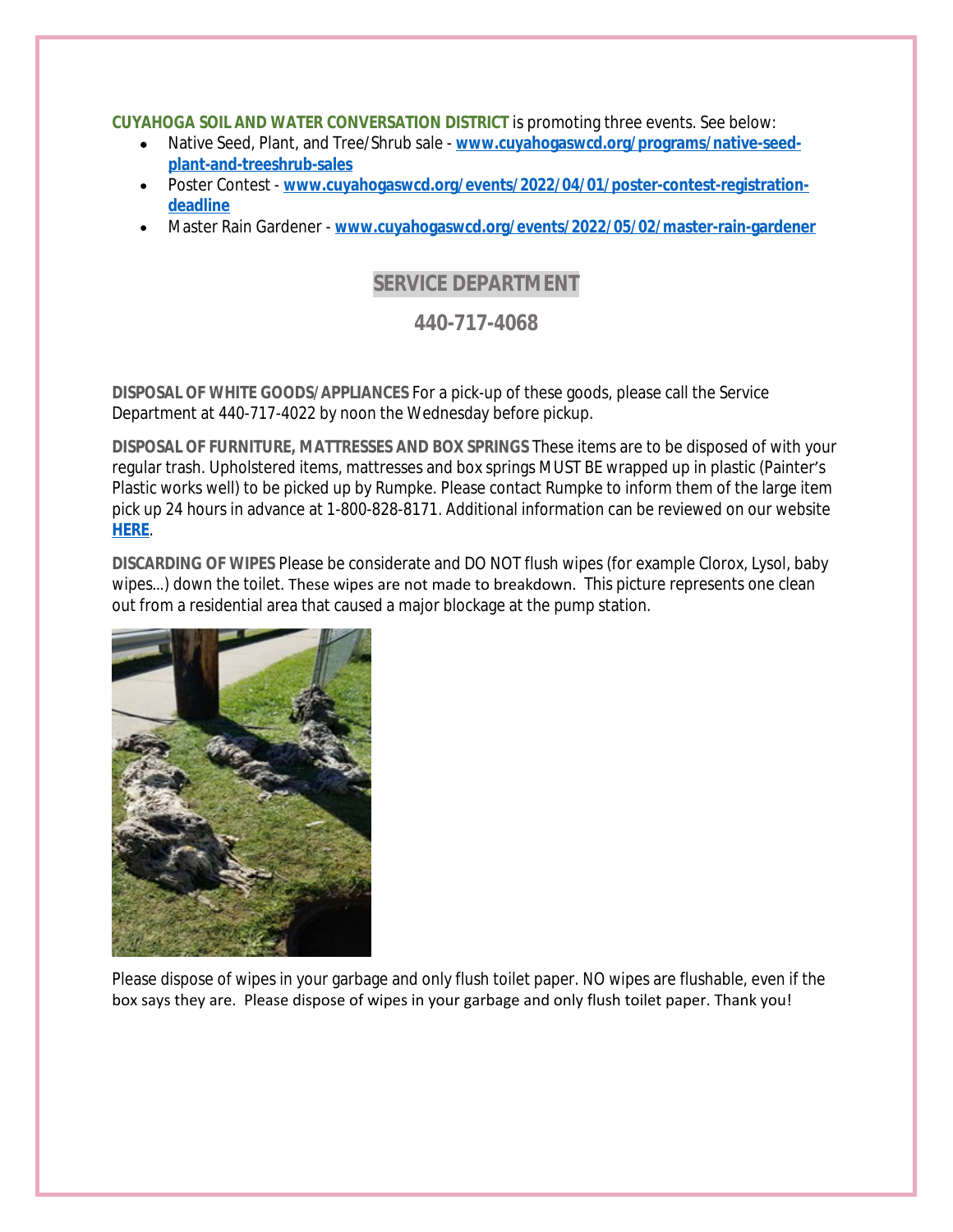# **BUILDING DEPARTMENT**

## **440-526-6864**

**COMMON QUESTIONS, PROBLEMS, OR ISSUES HOMEOWNERS HAVE** As we head into spring and summer, the Building Department wants to answer some of the most common issues and problems concerning homeowners.

- Make sure grass is cut in a timely manner. Must not exceed 6 inches
- Weeds in beds and throughout yard must be maintained
- Garbage must not be put at the street until evening of the day before pick up
- All Garbage and trash containers should be kept behind the front of the house
- Boats, trailers and campers must be parked behind the front building lot line
- Trip Hazards: Check sidewalks and driveways to make sure they are not more than ¾ of an inch higher or lower than adjacent sidewalks/driveways.
- Clean moss growing on roofs and siding
- If installing a portable pool follow city guidelines
- If installing a gas line to your pool heater, outdoor fireplace, or grill it must be pressure tested and installed to all codes
- Grass maybe cut, and yardwork done by homeowners from 8 am to 8 pm
- Contractors may work from 7 am to 7 pm Monday thru Saturday
- Check with Building Department to make sure your contractors are registered and permitted properly

# **ENGINEERING DEPARTMENT**

### **440-838-4705**

**OHIO SMART GRID MODERNIZATION PROJECT** From David Conley at First Energy: "The Ohio Smart Grid Modernization project allows us to integrate modern technology within our distribution system that helps reduce the impact of an outage, such as a car pole accident or a tree falling into wires. The system, once fully implemented, will locate, then isolate the outage to a smaller group of customers. This means an outage that might have taken out thousands of customers before would only effect potentially 100s of customers depending on the magnitude of the incident. This also means that customers that do see an outage will experience quicker repair and restoration. The antennas that our being installed throughout our territory allow the necessary remote control to run the equipment on our distribution line over a secure proprietary network. This would be like having a mesh wireless network in your home to have secure internet access everywhere in your house."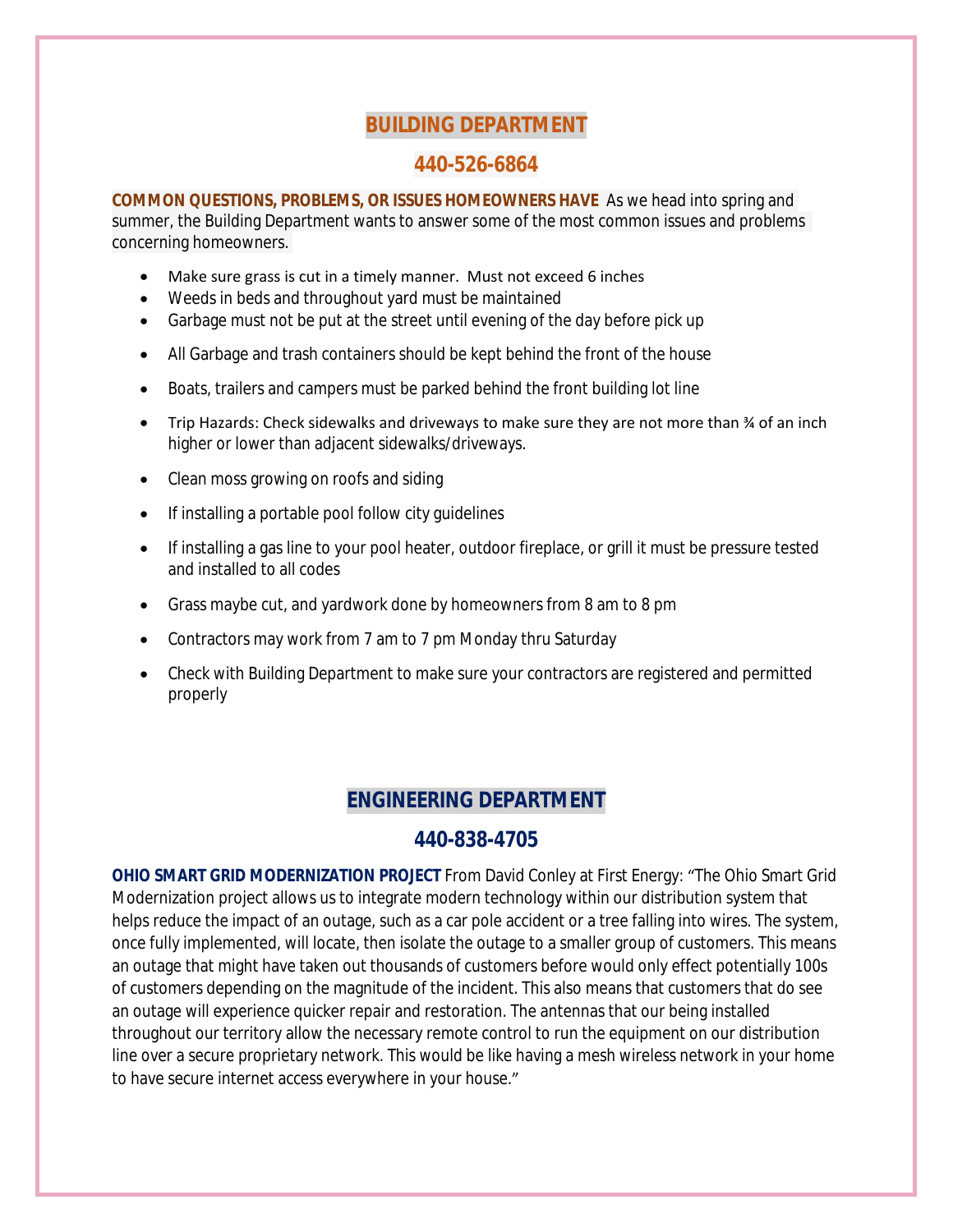**EAST EDGERTON ROAD BRIDGE DECK REPLACEMENT** As of now Great Lakes is scheduled to install detour signage for the Edgerton Rd Bridge on April 20<sup>th</sup> and the detour will be in place until August 17<sup>th</sup>, 2022. However there have been some delays with starting work and they are currently revising their schedule so these dates may be subject to change.

**IMPORTANT INFORMATION REGARDING TRAFFIC LIGHTS ON SR 82** The second set of signal heads in each direction is optically programmed to avoid giving conflicting indications to SR 82 traffic and potentially cause a vehicle to run a red light. Generally, whenever the first set of signals for EB or WB 82 traffic turns green, the second set will turn green as well. At the end of the phase, the first set should go to yellow and then red, while the second optically programmed set will remain green and activate the left turn arrows so as to clear out any traffic remaining between Market Place East and Glenwood. The optically programmed heads should only be visible to those vehicles in between the intersections so that vehicles back at the first set of signals do not mistakenly see green indications and think that they are able to proceed forward. Similarly, in instances where there is only side street demand on either Market Place East or Glenwood (but not both), the respective side street will be given a green light along with the downstream optically programmed heads so that vehicles turning right out onto 82 will be able to continue on their way through the adjacent intersection. Again, 82 traffic is seeing red at this time at the first set of signals and we do not want them to be able to see the second set of optically programmed signals which will be displaying green as this could cause them to run their red light.

The optically programmed heads are a safety measure that is necessary when you have a signalized offset intersection such as this.

**POINT OF SALE INSPECTION OF SEPTIC SYSTEMS** Please see the ordinance regarding the Point of Sale Inspection for residents with septic systems. **[1048.01 ORDINANCE POINT OF SALE INSEPECTIONS OF](https://codelibrary.amlegal.com/codes/broadviewhts/latest/broadview_oh/0-0-0-13398)  SEPTIC SYSTEMS.**

## **THE CITY OF BROADVIEW HEIGHTS IS ACCEPTING APPLICATIONS**

#### Apply online at: **<https://www.broadview-heights.org/jobs.aspx>**

#### **SUMMER JOBS:**

**SPLASH PARK /WATER SLIDE ATTENDANTS** Work at outdoor Splash Park and/or indoor pool slide. Monitor safety by requiring that all patrons follow rules and act in a safe manner. Must be able to climb stairs to top of indoor slide and move safely on wet surfaces. Must be at least 15 years old, lifeguard certification not required. Must be willing and able to be trained on CPR/First Aid or already have certificate.

**LIFEGUARDS** Work at indoor pool and/or Splash Park, varied summer shifts available. Must be at least 15 years old, lifeguard certification required.

**CONCESSION STAND WORKERS** Prepare and sell food and beverages at summer recreation league games and/or at Splash Park. Set up/Clean up area, follow sanitation rules and make change for patrons. Must be at least 15 years old.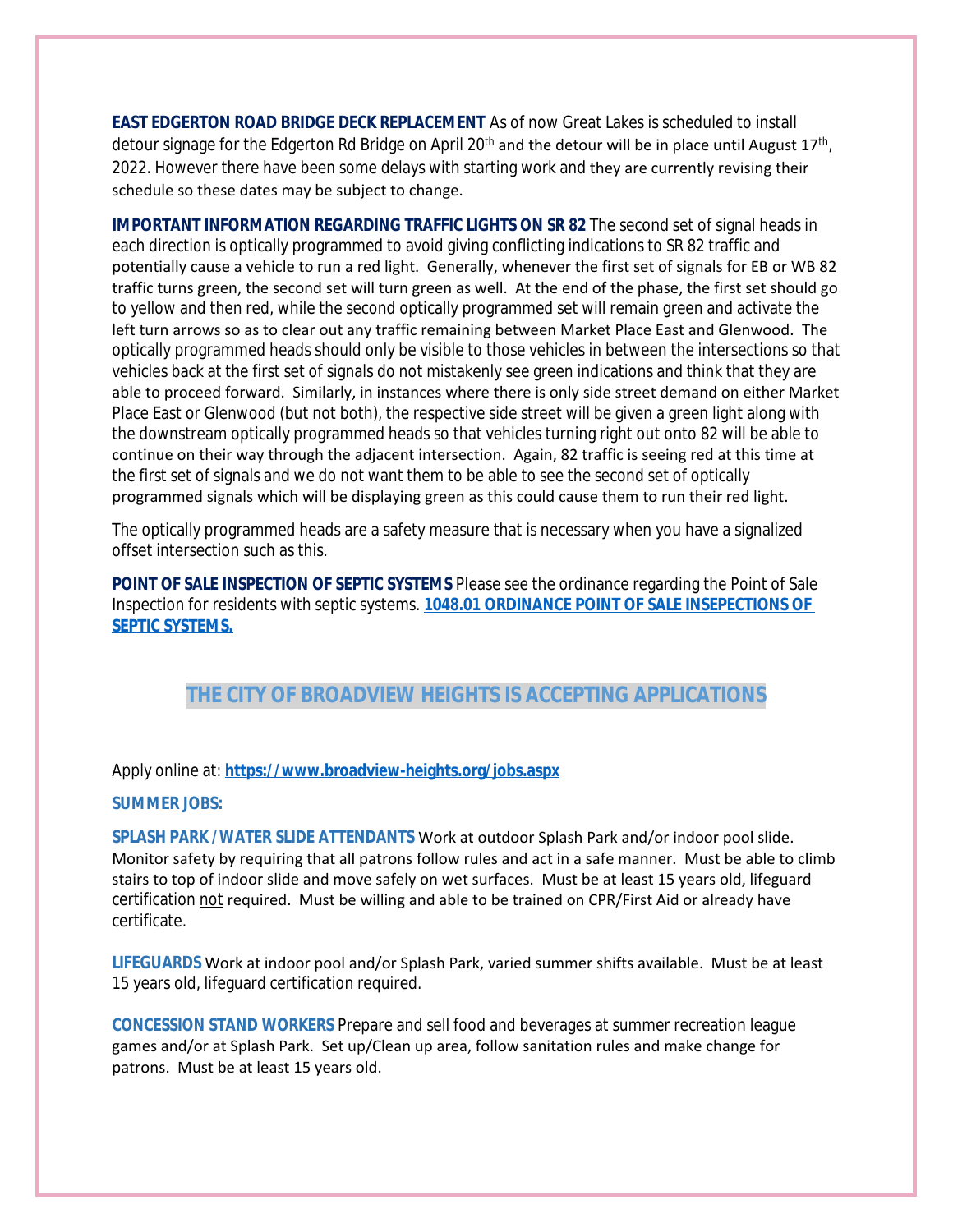**SEASONAL SERVICE/RECREATION WORKERS** Maintain baseball/softball fields, mow lawns, weed whack, landscaping, general labor, etc. At least 18 years old with a driver's license strongly preferred.

#### **PART TIME POSITIONS:**

**RESIDENT SERVICES ATTENDANT** Weekends only! This position is responsible for providing excellent customer service by greeting and assisting the public as they call or enter the Recreation Center. Ensures that visitor logs are completed and information and directions are provided as needed. Performs a variety of customer service and support tasks, including assisting with outdoor special events (concerts, Home Days). Please **[visit our website](https://www.broadview-heights.org/Jobs.aspx?UniqueId=98&From=98&CommunityJobs=False&JobID=Resident-Services-Attendant-135)** for more information and to apply.

**PART TIME HEAD LIFEGUARD** Performs all Lifeguard duties and maintains presence on pool deck when not lifeguarding; oversees Lifeguards and Water Safety Instructors to ensure duties are completed properly and safety is maintained. Must have current certifications, prior supervisory experience and at least 2 years' experience as a Lifeguard.

**LIFEGUARD** Evening/Weekend and Day Shift positions are currently open. Must hold current Lifeguard Certification. We offer free certification training to be a Water Safety Instructor to our interested Lifeguards. Must be at least 15 years old. Please apply online or contact our Aquatics Manager at **[udrinko@broadview-heights.org](mailto:udrinko@broadview-heights.org)**.

**PT CUSTODIAN** Weekend work, 15 – 20 hours/week, with some opportunity to pick up other shifts. Performs custodial duties as directed, dusting, picking up trash and clutter, mopping, vacuuming, cleaning and restocking restrooms, cleaning and sanitizing surfaces and equipment. May assist with setting up and taking down chairs/tables/equipment for meetings and events.

### **RECREATION DEPARTMENT**

### **440-838-4522**

**FITNESS CENTER AGE REQUIREMENT** Beginning Monday March 14th, anyone 13 and up can use the Fitness Center. We recommend that all 13-14 year olds take the youth fitness orientation class. Anyone 12 and under are not permitted in the fitness center.

**NEW SKATE PARK** Construction on the new Skate Park will begin Monday April 4<sup>th</sup>. It will take approximately one week to complete. Official Grand Opening will be on 4/18/2022. Details to follow.

**GROUP EXERCISE** We have a new "Boom" class for everyone to try. Check the website for all the details.

**POOL HOURS** The new pool hours are as follows: Monday – Friday 5:30AM-8PM, Saturdays 7:30AM-6:00PM, and Sundays 7:30AM-4:00PM

**CONCESSIONS** We are hiring for all shifts for summer, please contact Ursula Drinko at **[udrinko@broadview-heights.org](mailto:udrinko@broadview-heights.org)** for more information.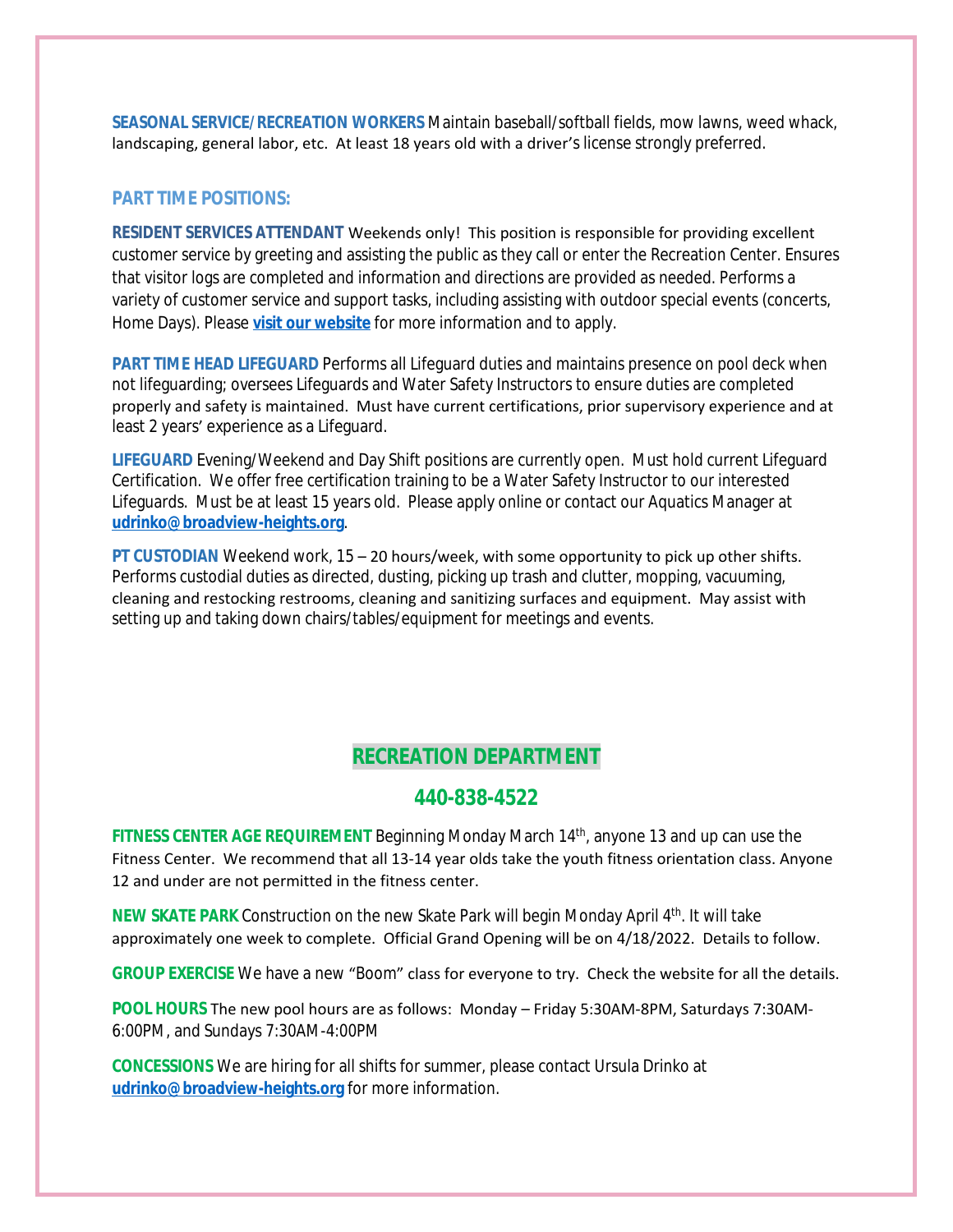**LIFEGUARDS** We are hiring lifeguards for all shifts, please contact Ursula Drinko at **[udrinko@broadview](mailto:udrinko@broadview-heights.org)heights.org** for more information.

**PROGRAMS/MEMBERSHIPS** Please visit us **[our website here](https://www.broadview-heights.org/292/Parks-Recreation)** for information on current programs, memberships and activities.

#### **CHECK US OUT ON FACEBOOK AND INSTAGRAM!**

#### **CURRENT OPERATING HOURS:**

Monday through Friday 5:30AM – 10:00PM Saturday 7:30AM – 8:00PM Sunday 7:30AM - 6:00PM

### **HUMAN SERVICES DEPARTMENT**

### **440-526-4074**

**TUESDAY SHOPPING** The Tuesday "shopping loop" is back. The bus leaves city hall every Tuesday at 9:30 a.m. rotating locations each week between Drug Mart, Giant Eagle, Marcs, Meijer and sometimes Acme. To schedule a ride, call Human Services at 440-526-4074.

**AARP TAX-AIDE PROGRAM** The AARP Tax-Aide Program will NOT be scheduling appointments at the Broadview Heights Human Services Department in 2022 for the 2021 tax year. Due to a shortage of volunteers, they will be taking appointments ONLY at area branches of the Cuyahoga County Public Libraries. Please call the specific branch to schedule an appointment. The Tax-Aide sites in Cuyahoga County are: Brecksville Branch at 9089 Brecksville Rd. (440-526-1102), Middleburg Heights Branch at 16699 Bagley Rd. (440-234-3600), North Royalton Branch at 5071 Wallings Rd. (440-237-3800) and the Parma Branch at 6996 Powers Blvd. (440-885-5362). Availability of appointments is subject to the current status of the Covid-19 pandemic. AARP is anticipating using a drop off process to prepare returns, necessitating a return visit to the site to finalize returns.

**ACTIVITIES ALERT** All Broadview Heights Human Services programming are being offered in person. Please contact the office at 440-526-4074 for an updated list of virtual programming. Please check out the monthly newsletter which can be found on our website under **[Human Services / Department](https://mycommunityonline.com/find/broadview-heights-senior-center)  Newsletter**.